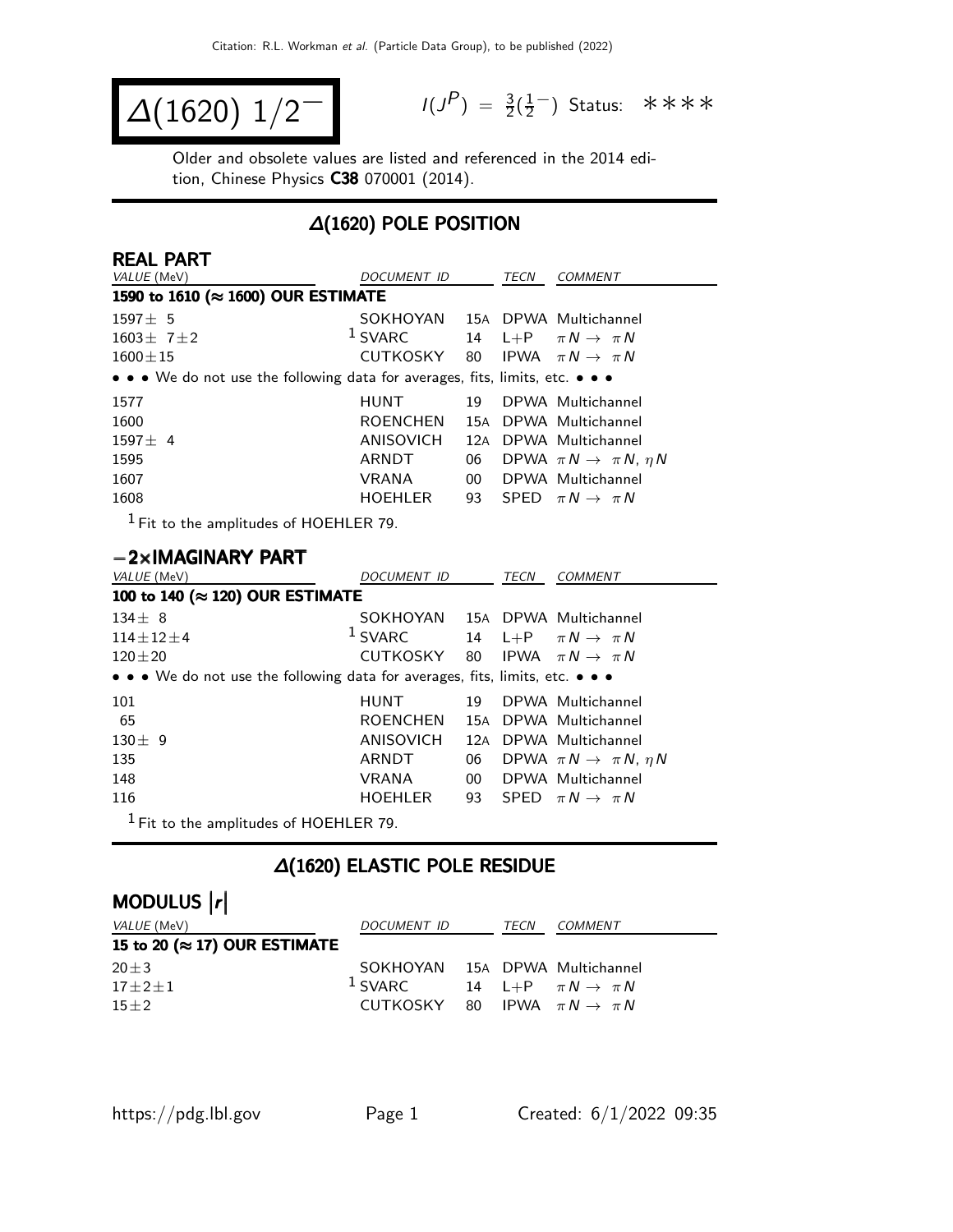• • • We do not use the following data for averages, fits, limits, etc. • • •

| 16       |          | ROENCHEN 15A DPWA Multichannel               |
|----------|----------|----------------------------------------------|
| $18 + 2$ |          | ANISOVICH 12A DPWA Multichannel              |
| 15       | ARNDT    | 06 DPWA $\pi N \rightarrow \pi N$ , $\eta N$ |
| 19       | HOFHI FR | 93 SPED $\pi N \rightarrow \pi N$            |
|          |          |                                              |

1 Fit to the amplitudes of HOEHLER 79.

### PHASE θ

| VALUE $(^\circ)$                                                              | <b>DOCUMENT ID</b>                         | TECN |  | <b>COMMENT</b>                               |  |  |  |  |
|-------------------------------------------------------------------------------|--------------------------------------------|------|--|----------------------------------------------|--|--|--|--|
| $-120$ to $-80$ ( $\approx -100$ ) OUR ESTIMATE                               |                                            |      |  |                                              |  |  |  |  |
| $-90 \pm 15$                                                                  | SOKHOYAN 15A DPWA Multichannel             |      |  |                                              |  |  |  |  |
| $-106 \pm 10 \pm 4$                                                           | $1$ SVARC                                  |      |  | 14 L+P $\pi N \rightarrow \pi N$             |  |  |  |  |
| $-110\pm 20$                                                                  | CUTKOSKY 80 IPWA $\pi N \rightarrow \pi N$ |      |  |                                              |  |  |  |  |
| • • • We do not use the following data for averages, fits, limits, etc. • • • |                                            |      |  |                                              |  |  |  |  |
| $-104$                                                                        | <b>ROENCHEN</b>                            |      |  | 15A DPWA Multichannel                        |  |  |  |  |
| $-100 \pm 5$                                                                  | ANISOVICH                                  |      |  | 12A DPWA Multichannel                        |  |  |  |  |
| $-92$                                                                         | ARNDT                                      |      |  | 06 DPWA $\pi N \rightarrow \pi N$ , $\eta N$ |  |  |  |  |
| $-95$                                                                         | HOEHLER                                    |      |  | 93 SPED $\pi N \rightarrow \pi N$            |  |  |  |  |
| $1$ Fit to the amplitudes of HOEHLER 79.                                      |                                            |      |  |                                              |  |  |  |  |

## ∆(1620) INELASTIC POLE RESIDUE

The "normalized residue" is the residue divided by  $\Gamma_{pole}/2$ .

#### Normalized residue in  $N\pi \to \Delta(1620) \to \Delta\pi$ , D-wave

| MODULUS                                                                                                                 | PHASE $(^\circ)$                                                              | DOCUMENT ID TECN                |  |      | <i>COMMENT</i> |  |  |
|-------------------------------------------------------------------------------------------------------------------------|-------------------------------------------------------------------------------|---------------------------------|--|------|----------------|--|--|
| $0.42 \pm 0.06$ $-90 \pm 20$                                                                                            |                                                                               | SOKHOYAN 15A DPWA Multichannel  |  |      |                |  |  |
|                                                                                                                         | • • • We do not use the following data for averages, fits, limits, etc. • • • |                                 |  |      |                |  |  |
| 0.57                                                                                                                    | 105                                                                           | ROENCHEN 15A DPWA Multichannel  |  |      |                |  |  |
| $0.38 \pm 0.09$ $-85 \pm 30$                                                                                            |                                                                               | ANISOVICH 12A DPWA Multichannel |  |      |                |  |  |
| Normalized residue in $N\pi \to \Delta(1620) \to \Sigma K$<br>$MODULUS$ PHASE $(^\circ)$<br>DOCUMENT ID TECN<br>COMMENT |                                                                               |                                 |  |      |                |  |  |
|                                                                                                                         | • • • We do not use the following data for averages, fits, limits, etc. • • • |                                 |  |      |                |  |  |
| 0.22                                                                                                                    | $-105$                                                                        | ROENCHEN 15A DPWA Multichannel  |  |      |                |  |  |
| Normalized residue in $N\pi \to \Delta(1620) \to N(1440)\pi$                                                            |                                                                               |                                 |  |      |                |  |  |
| <b>MODULUS</b>                                                                                                          | PHASE $(^\circ)$                                                              | <b>DOCUMENT ID</b>              |  | TECN | <b>COMMENT</b> |  |  |

## ∆(1620) BREIT-WIGNER MASS

 $0.10 \pm 0.06$   $-65 \pm 30$  SOKHOYAN 15A DPWA Multichannel

| <i>VALUE</i> (MeV)                 | DOCUMENT ID                                | TECN | COMMENT                                                         |
|------------------------------------|--------------------------------------------|------|-----------------------------------------------------------------|
| 1590 to 1630 (≈ 1610) OUR ESTIMATE |                                            |      |                                                                 |
| 1635 $\pm$ 8                       |                                            |      | GOLOVATCH 19 DPWA $\gamma p \rightarrow \pi^+ \pi^- p$          |
| 1589 $\pm$ 3                       | <sup>1</sup> HUNT 19 DPWA Multichannel     |      |                                                                 |
| 1595 $\pm$ 8                       | SOKHOYAN 15A DPWA Multichannel             |      |                                                                 |
| $1615.2 \pm 0.4$                   |                                            |      | <sup>1</sup> ARNDT 06 DPWA $\pi N \rightarrow \pi N$ , $\eta N$ |
| $1620 \pm 20$                      | CUTKOSKY 80 IPWA $\pi N \rightarrow \pi N$ |      |                                                                 |
| $1610 \pm 7$                       | HOEHLER 79 IPWA $\pi N \rightarrow \pi N$  |      |                                                                 |
| https://pdg.lbl.gov                | Page 2                                     |      | Created: $6/1/2022$ 09:35                                       |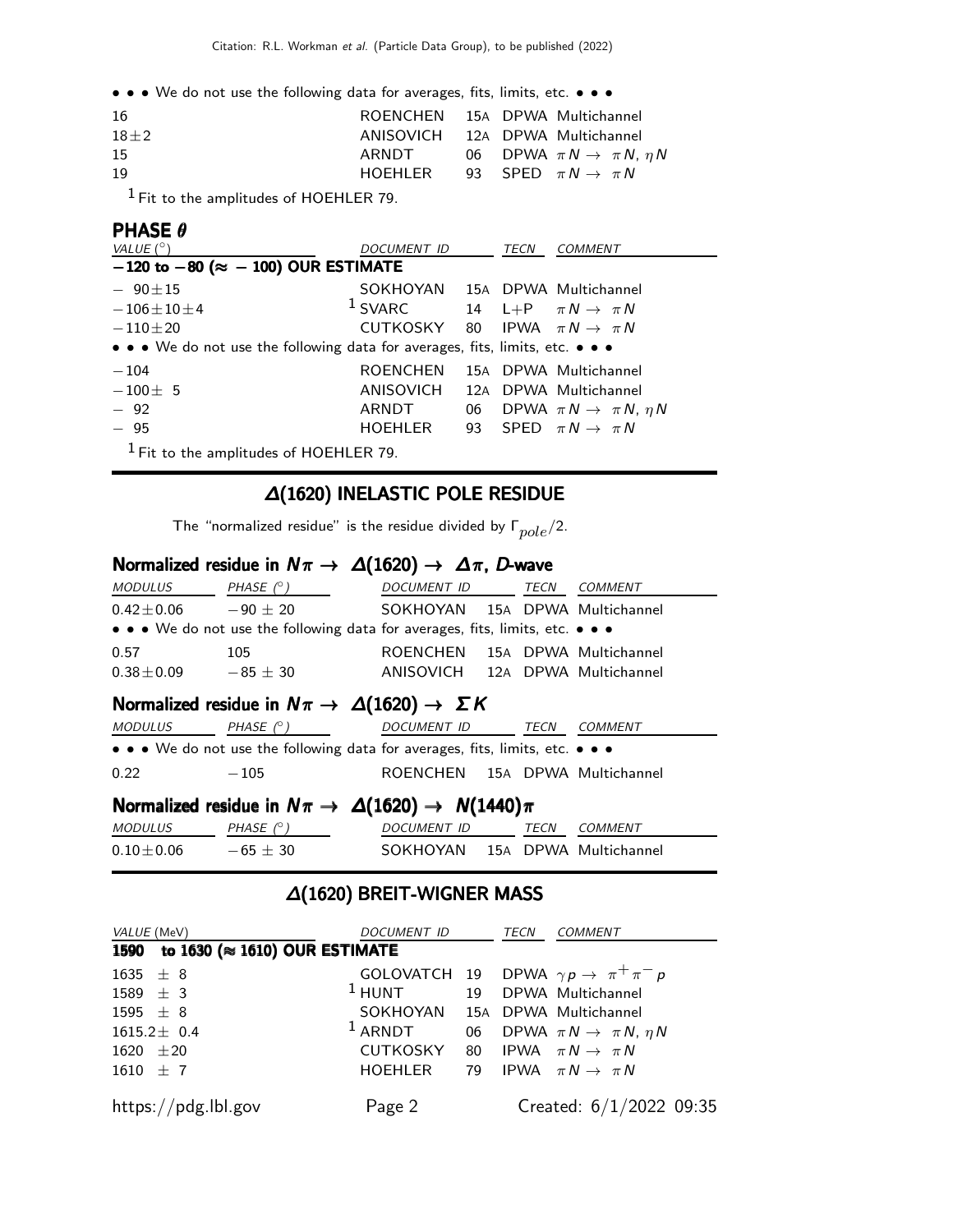• • • We do not use the following data for averages, fits, limits, etc. • • •

| $1600 + 8$  |                             | ANISOVICH 12A DPWA Multichannel             |  |                       |
|-------------|-----------------------------|---------------------------------------------|--|-----------------------|
| $1600 + 1$  |                             | <sup>1</sup> SHRESTHA 12A DPWA Multichannel |  |                       |
| $1612 + 2$  |                             | PENNER                                      |  | 02C DPWA Multichannel |
| $1617 + 15$ |                             | VRANA                                       |  | 00 DPWA Multichannel  |
|             | $1$ Statistical error only. |                                             |  |                       |

## ∆(1620) BREIT-WIGNER WIDTH

| VALUE (MeV)                                                                   | <i>DOCUMENT ID</i>                          |                 | TECN | COMMENT                                      |
|-------------------------------------------------------------------------------|---------------------------------------------|-----------------|------|----------------------------------------------|
| to 150 ( $\approx$ 130) OUR ESTIMATE<br><b>110</b>                            |                                             |                 |      |                                              |
| 144 $\pm 16$                                                                  | GOLOVATCH 19                                |                 |      | DPWA $\gamma p \rightarrow \pi^+ \pi^- p$    |
| $107 + 7$                                                                     | $1$ HUNT                                    |                 |      | 19 DPWA Multichannel                         |
| 135 $\pm$ 9                                                                   | SOKHOYAN 15A                                |                 |      | DPWA Multichannel                            |
| $146.9 \pm 1.9$                                                               | $1$ ARNDT                                   |                 |      | 06 DPWA $\pi N \rightarrow \pi N$ , $\eta N$ |
| $140 + 20$                                                                    | CUTKOSKY                                    | 80              |      | IPWA $\pi N \rightarrow \pi N$               |
| $139 + 18$                                                                    | HOEHLER                                     |                 |      | 79 IPWA $\pi N \rightarrow \pi N$            |
| • • • We do not use the following data for averages, fits, limits, etc. • • • |                                             |                 |      |                                              |
| $130 + 11$                                                                    | ANISOVICH 12A DPWA Multichannel             |                 |      |                                              |
| $112 + 2$                                                                     | <sup>1</sup> SHRESTHA 12A DPWA Multichannel |                 |      |                                              |
| $202 + 7$                                                                     | <b>PENNER</b>                               |                 |      | 02C DPWA Multichannel                        |
| 143 $\pm 42$                                                                  | VRANA                                       | 00 <sup>1</sup> |      | DPWA Multichannel                            |
| <sup>1</sup> Statistical error only.                                          |                                             |                 |      |                                              |

## ∆(1620) DECAY MODES

The following branching fractions are our estimates, not fits or averages.

|              | Mode                       | Fraction $(\Gamma_i/\Gamma)$ |
|--------------|----------------------------|------------------------------|
| $\Gamma_1$   | $N\pi$                     | $25 - 35 \%$                 |
| $\Gamma_2$   | $N \pi \pi$                | $>67\%$                      |
| $\Gamma_3$   | $\Delta(1232)\pi$ , D-wave | 44-72 %                      |
| $\Gamma_4$   | $N \rho$                   | $23 - 32%$                   |
| $\Gamma_{5}$ | $N\rho$ , S=1/2, S-wave    | $23 - 32%$                   |
| $\Gamma_6$   | $N\rho$ , S=3/2, D-wave    | ${<}0.04\%$                  |
| $\Gamma_7$   | $N(1440)\pi$               | ${<}9\%$                     |
| $\Gamma_{8}$ | $N\gamma$ , helicity=1/2   | $0.03 - 0.10 \%$             |

## ∆(1620) BRANCHING RATIOS

| $\Gamma(N\pi)/\Gamma_{\rm total}$     |                                |    |      |                                              |  |
|---------------------------------------|--------------------------------|----|------|----------------------------------------------|--|
| VALUE $(\% )$                         | <b>DOCUMENT ID</b>             |    | TECN | <b>COMMENT</b>                               |  |
| 25 to 35 ( $\approx$ 30) OUR ESTIMATE |                                |    |      |                                              |  |
| 24 $\pm 2$                            | $1$ HUNT                       | 19 |      | DPWA Multichannel                            |  |
| 28 $\pm$ 3                            | SOKHOYAN 15A DPWA Multichannel |    |      |                                              |  |
| $31.5 \pm 0.1$                        | $1$ ARNDT                      |    |      | 06 DPWA $\pi N \rightarrow \pi N$ , $\eta N$ |  |
| 25 $\pm$ 3                            | CUTKOSKY 80                    |    |      | IPWA $\pi N \rightarrow \pi N$               |  |
| 35 $\pm$ 6                            | HOEHLER                        | 79 |      | IPWA $\pi N \rightarrow \pi N$               |  |
| https://pdg.lbl.gov                   | Page 3                         |    |      | Created: $6/1/2022$ 09:35                    |  |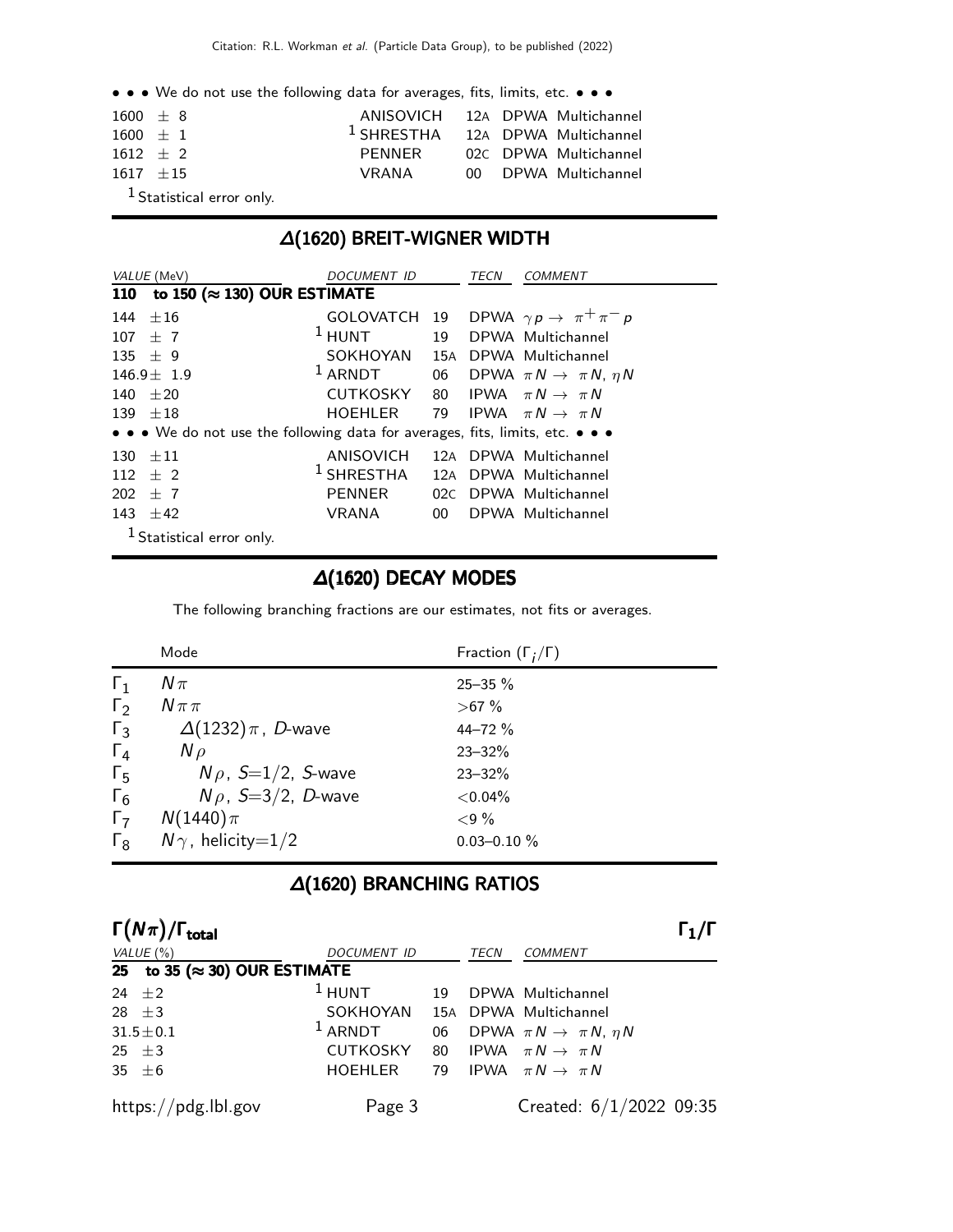• • • We do not use the following data for averages, fits, limits, etc. • • •

| $28 + 3$ | ANISOVICH 12A DPWA Multichannel             |  |                       |
|----------|---------------------------------------------|--|-----------------------|
| $33 + 2$ | <sup>1</sup> SHRESTHA 12A DPWA Multichannel |  |                       |
| $34 + 1$ | PFNNFR                                      |  | 02C DPWA Multichannel |
| $45 + 5$ | VRANA                                       |  | 00 DPWA Multichannel  |
|          |                                             |  |                       |

1 Statistical error only.

| $\Gamma(N\pi\pi)/\Gamma_{\rm total}$ |                                                        | $\Gamma_{2}/\Gamma$ |
|--------------------------------------|--------------------------------------------------------|---------------------|
| <i>VALUE</i>                         | <i>DOCUMENT ID</i>                                     | <i>TECN COMMENT</i> |
| $0.90 \pm 0.10$                      | GOLOVATCH 19 DPWA $\gamma p \rightarrow \pi^+ \pi^- p$ |                     |

## $\Gamma(\Delta(1232)\pi$ , D-wave)/ $\Gamma_{\text{total}}$  (Γ

| VALUE $(\% )$                                                                 | DOCUMENT ID                                 | TECN | <i>COMMENT</i>        |
|-------------------------------------------------------------------------------|---------------------------------------------|------|-----------------------|
| $48 \pm 4$                                                                    | $1$ HUNT                                    |      | 19 DPWA Multichannel  |
| $62 \pm 10$                                                                   | SOKHOYAN 15A DPWA Multichannel              |      |                       |
| • • • We do not use the following data for averages, fits, limits, etc. • • • |                                             |      |                       |
| $60 \pm 17$                                                                   | ANISOVICH                                   |      | 12A DPWA Multichannel |
| $32 \pm 2$                                                                    | <sup>1</sup> SHRESTHA 12A DPWA Multichannel |      |                       |
| $39 \pm 2$                                                                    | VRANA                                       |      | 00 DPWA Multichannel  |
|                                                                               |                                             |      |                       |

1 Statistical error only.

## $\Gamma(N\rho,\mathit{S}=1/2,\mathit{S}\text{-wave})/\Gamma_\text{total}$  Γ<sub>5</sub>/Γ

| VALUE (%)                                                                     | DOCUMENT ID                                 | TECN | <i>COMMENT</i>       |
|-------------------------------------------------------------------------------|---------------------------------------------|------|----------------------|
| $27 + 4$                                                                      | $1$ HUNT                                    |      | 19 DPWA Multichannel |
| • • • We do not use the following data for averages, fits, limits, etc. • • • |                                             |      |                      |
| $26 + 2$                                                                      | <sup>1</sup> SHRESTHA 12A DPWA Multichannel |      |                      |
| $14 + 3$                                                                      | VRANA                                       |      | 00 DPWA Multichannel |
|                                                                               |                                             |      |                      |

1 Statistical error only.

## $\Gamma(N \rho$ , S=3/2, D-wave)/Γ<sub>total</sub> Γεργανικό προσπάθει της Γεργανικής Γεργανικής Γεργανικής Γεργανικής Γεργανικής

| VALUE $(\% )$                                                                 | <i>DOCUMENT ID</i> |  | TECN | <i>COMMENT</i>       |
|-------------------------------------------------------------------------------|--------------------|--|------|----------------------|
| ${<}0.04$                                                                     | $1$ HUNT           |  |      | 19 DPWA Multichannel |
| • • • We do not use the following data for averages, fits, limits, etc. • • • |                    |  |      |                      |
| $2 + 1$                                                                       | VRANA              |  |      | 00 DPWA Multichannel |
| <sup>1</sup> Statistical error only.                                          |                    |  |      |                      |

# Γ $(N(1440)\pi)/\Gamma_{\text{total}}$ Γ

| VALUE $(\%)$ |                                                                               | <i>DOCUMENT ID</i>                          | TECN | COMMENT |
|--------------|-------------------------------------------------------------------------------|---------------------------------------------|------|---------|
| ${<}0.02$    |                                                                               | <sup>1</sup> HUNT 19 DPWA Multichannel      |      |         |
| 6 $\pm 3$    |                                                                               | SOKHOYAN 15A DPWA Multichannel              |      |         |
|              | • • • We do not use the following data for averages, fits, limits, etc. • • • |                                             |      |         |
| $+1$<br>9    |                                                                               | <sup>1</sup> SHRESTHA 12A DPWA Multichannel |      |         |
| $+1$<br>0    |                                                                               | VRANA 00 DPWA Multichannel                  |      |         |
|              | <sup>1</sup> Statistical error only.                                          |                                             |      |         |